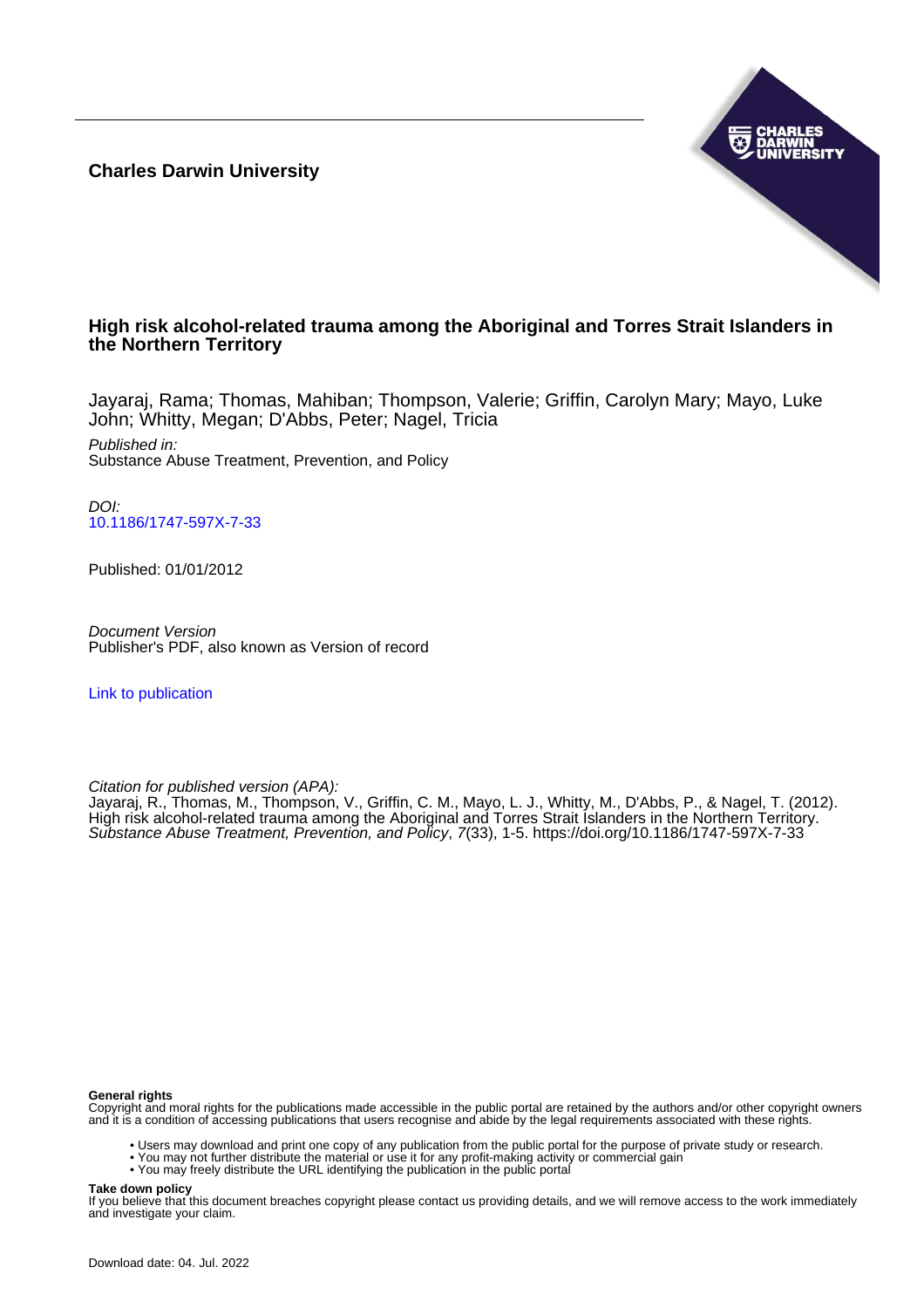

**REVIEW CONSTRUCTION CONSTRUCTION CONSTRUCTS** 

# High risk alcohol-related trauma among the Aboriginal and Torres Strait Islanders in the Northern Territory

Rama Jayaraj<sup>1</sup>, Mahiban Thomas<sup>2</sup>, Valerie Thomson<sup>3</sup>, Carolyn Griffin<sup>3</sup>, Luke Mayo<sup>3</sup>, Megan Whitty<sup>3</sup> , Peter d'Abbs<sup>3</sup> and Tricia Nagel<sup>3\*</sup>

# Abstract

High risk drinking is linked with high rates of physical harm. The reported incidence of alcohol - related trauma among Aboriginal and Torres Strait Islander people in the Northern Territory is the highest in the world. Facial fractures are common among young Aboriginal and Torres Strait Islanders. They are often linked with misuse of alcohol in the Northern Territory and are frequently secondary to assault. This review focuses on alcohol-related trauma in the Territory and draws attention to an urgent need for preventative health approach to address this critical issue.

Keywords: Facial trauma, Indigenous Australians or Aborginal and Torres Strait Islanders, Alcohol related injury, Culturally appropriate intervention

# Introduction

While the Northern Territory (NT) of Australia is acclaimed for its unique flora and fauna and pristine outback wilderness, it faces public health concerns that need urgent attention. One of these is the high risk drinking of its population. Per capita alcohol consumption and alcohol attributable death rates in the NT are markedly higher than Australia generally, while alcohol attributable hospitalisations are more than twice the national rate [\[1](#page-4-0)]. The most common alcohol-related problems encountered in the NT include trauma, assault, delinquent behaviour, interpersonal violence and facial injury [[2](#page-4-0)]. Facial trauma frequently require surgical treatment [[3\]](#page-4-0) and occurs at an extremely high rate and is most frequently the result of interpersonal violence linked with alcohol in the NT [[4\]](#page-4-0). Furthermore, the incidence of mandibular fracture is the highest in the Territory, and is second only to Greenland worldwide [\[4](#page-4-0)]. Aboriginal and Torres Strait Islander people, who comprise 32% (66,600) of the NT population [[5\]](#page-4-0) , are at much greater risk of engaging in high risk drinking and

<sup>3</sup>Wellbeing and Preventable Chronic Diseases Division, Menzies School of Health Research, Darwin, Northern Territory, Australia

are more vulnerable to alcohol -related injury and death [[6,7\]](#page-4-0). This paper explores the incidence of alcohol related harm in the NT population and proposes treatment strategies including brief intervention and culturally adopted intervention in a health framework.

# Alcohol - related harm

Alcohol has been linked to one third of all self harm injuries and suicides in Australia [[8](#page-4-0)]. Young people in particular are at high risk of injuries [\[7](#page-4-0)] and the percentage of alcohol-related deaths among Aboriginal and Torres Strait Islander youth aged 15–24 years is estimated to be almost three times higher than for non-Indigenous youth [\[9](#page-4-0)]. Additionally, alcohol and other drugs are major contributing factors to the high percentage of road injuries of NT Aboriginal and Torres Strait Islander people [\[10](#page-4-0)] and injuries secondary to assault are of particular concern.

#### Assault

Victims of assault that were using alcohol at the time of the initial injury are at much greater risk of recurrent trauma in non-Indigenous population [[11](#page-4-0)]. High risk alcohol consumption is also linked with family conflict, domestic violence and assaults among Aboriginal and



© 2012 Jayaraj et al.; licensee BioMed Central Ltd. This is an Open Access article distributed under the terms of the Creative Commons Attribution License [\(http://creativecommons.org/licenses/by/2.0\)](http://creativecommons.org/licenses/by/2.0), which permits unrestricted use, distribution, and reproduction in any medium, provided the original work is properly cited.

<sup>\*</sup> Correspondence: [Tricia.Nagel@menzies.edu.au](mailto:Tricia.Nagel@menzies.edu.au) <sup>3</sup>

Full list of author information is available at the end of the article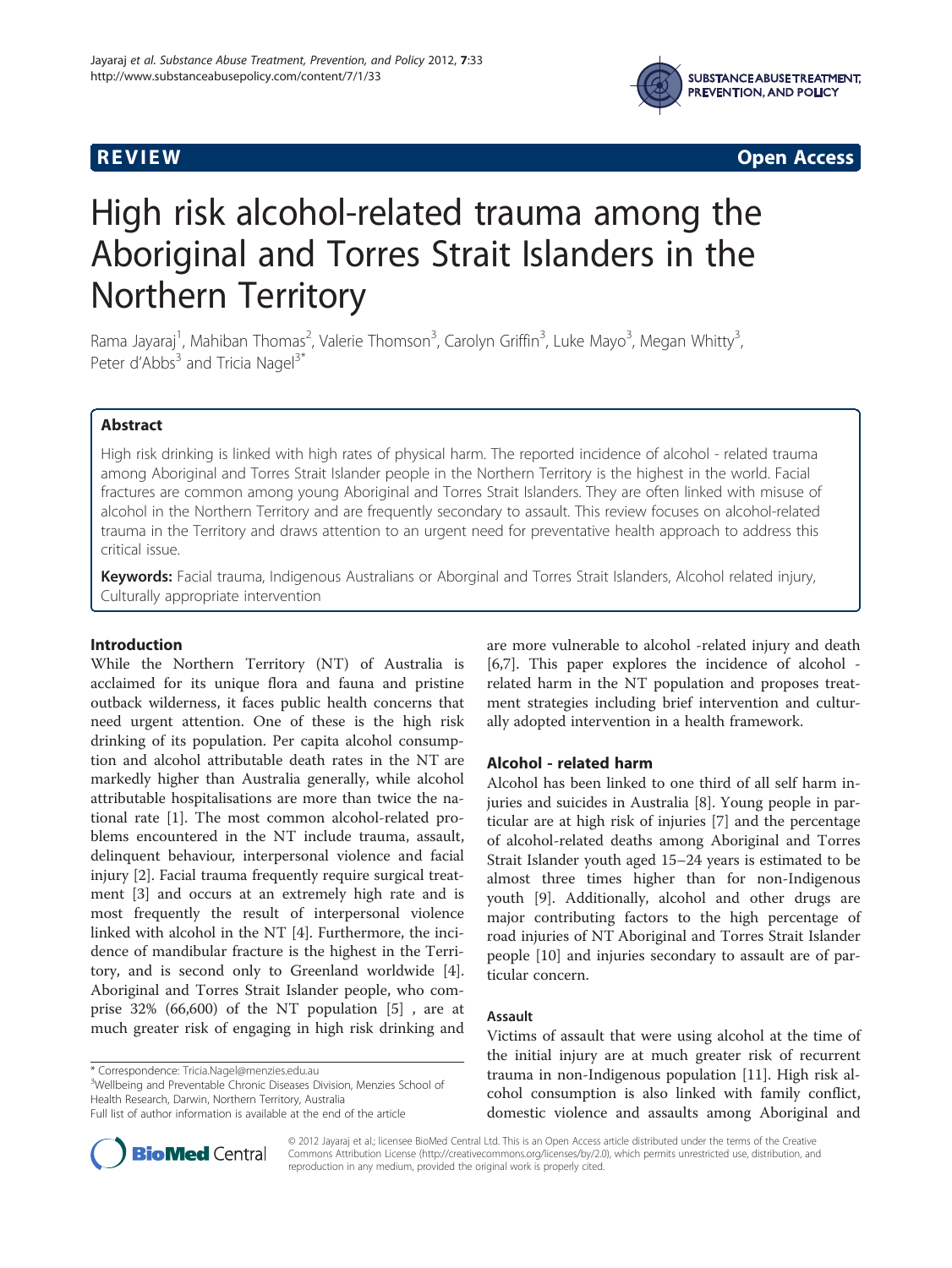Torres Strait Islander people [\[12,13\]](#page-4-0). Aboriginal and Torres Strait Islander people have higher rates of injury, hospitalisation and death caused by assault than other Australians [\[14,15\]](#page-4-0) and in the NT non-metropolitan areas levels of alcohol-caused assaults and hospitalisations are much higher than elsewhere in Australia [\[2](#page-4-0)]. There were a total of 6678 assaults recorded during 2009 to 2010 and sixty percent were alcohol-related [[16\]](#page-4-0). Furthermore, 52% of family violence incidents and 36% of reported incidents requiring police attendance were alcohol-related, highlighting the strong link between alcohol and violent crime [[17\]](#page-4-0). Additionally, it has been shown that the majority of assaults against women in remote NT communities are perpetrated by a drunken husband or other family member. Such alcohol related crime is one of the factors leading to the vast overrepresentation of Aboriginal and Torres Strait Islander people in the NT prisons (82% of the daily average prison population) [\[18\]](#page-4-0).

# Alcohol - related facial trauma

Facial injury is a particularly common outcome of alcohol-related violence in the NT. Sixty percent of all facial fractures seen in the NT occur in Aboriginal and Torres Strait Islander patients and more than 90% are the result of assault [[4\]](#page-4-0). The incidence of mandibular fractures in Aboriginal and Torres Strait Islander people in the NT is reported to be 155 per 100,000 of population, while facial fractures in the NT overall were close to 120 per 100,000 of population [[4\]](#page-4-0). Thomas and Scott (2009) report that of 236 consecutive patients with facial fracture, 88% of injuries are linked with alcohol intoxication and all were secondary to assault. Facial fractures have also been shown to increase seasonally in the NT linked with increasing day time humidity and temperature [[3\]](#page-4-0). Alarmingly, recurrence rates of facial trauma in the NT are the highest in the world and 96% of recurrent facial trauma occurs in Aboriginal and Torres Strait Islander people [\[3](#page-4-0)].

# Estimated costs of alcohol associated harm, crime and trauma in the NT

The cost of alcohol's harms to others in the Australian society is estimated at approximately \$20 billion each year [[19](#page-4-0)]. The cost per person of alcohol-related harms in the NT is more than four times the national level [[20\]](#page-4-0). Collins and Lapsley calculated the costs of alcohol, tobacco and illicit drug abuse to Australian society in 2004/05 as equivalent to \$934 per person. The comparative cost in the NT was \$4,197 [[21\]](#page-4-0). It is not only physical injury and disability which results from high risk drinking, but associated emotional distress and increased risk of mental illness such as post traumatic stress disorder [[22,23\]](#page-4-0).

# Preventive measures

There is clearly a need to explore preventive strategies to address this major public health issue. The recommendations within current health preventative strategies [[24\]](#page-5-0) aim to shift the culture of alcohol through regulation, legislation, health promotion and treatment services. In the NT there has been recent focus on legislative changes through new alcohol reforms [[25](#page-5-0)] which seek to reduce the per capita consumption of alcohol (currently the highest in the country) to the national average. The new and amended legislation to support the 'Enough is Enough' Alcohol Reform includes introduction of a 'Banned Drinker Register', Alcohol Court Reform and the establishment of an Alcohol and Other Drugs Tribunal, training and resource provision for health care providers across the Territory, and communication and awareness campaigns [\[25](#page-5-0)].

In addition, the Northern Territory Alcohol Policing Strategy, which complements the Northern Territory's 2030 Strategy, [\[26](#page-5-0)] supports a range of activities such as night patrolling services across the Territory [[27](#page-5-0)]. These patrols are designed to maintain community security and safety through transfer of intoxicated people to sobering-up shelters or rehabilitation services [\[27\]](#page-5-0). The NT Alcohol framework [[28\]](#page-5-0) and NT Liquor Act under review at present [[29\]](#page-5-0) are important other avenues with potential to prevent harm. Legislation is only one aspect of a suite of strategies needed. One of the priority areas of the Expanding Health Service Delivery Initiative (EHSDI), a joint Australian and Northern Territory Government initiative seeking to close the gap in Aboriginal and Torres Strait Islander disadvantage, is to enhance access to alcohol interventions through primary and acute health care services [\[30\]](#page-5-0).

# **Treatment**

There are several approaches to the treatment of alcohol use disorders. Approaches include family therapy, cognitive-behavioural interventions, motivational interviewing, pharmacological treatments, and Alcoholics Anonymous [[31\]](#page-5-0). Many of these are conducted in specialised centres such as rehabilitation clinics, which are separated from the main public hospital centres. Hospitalisation for alcohol-related trauma and injury provides an opportunity to enhance access through identification and referral of individuals with underlying alcohol problems requiring treatment. Admission to a hospital ward is preferable: this is presumably, "as an opportunity for brief intervention" [[32\]](#page-5-0). Hospitilisation for alcoholrelated trauma in the maxillofacial or trauma ward also creates an opening for motivating patients to review their alcohol consumption at a time when their facial injury may make them more receptive to advice. However as patients with alcohol-related injuries are often treated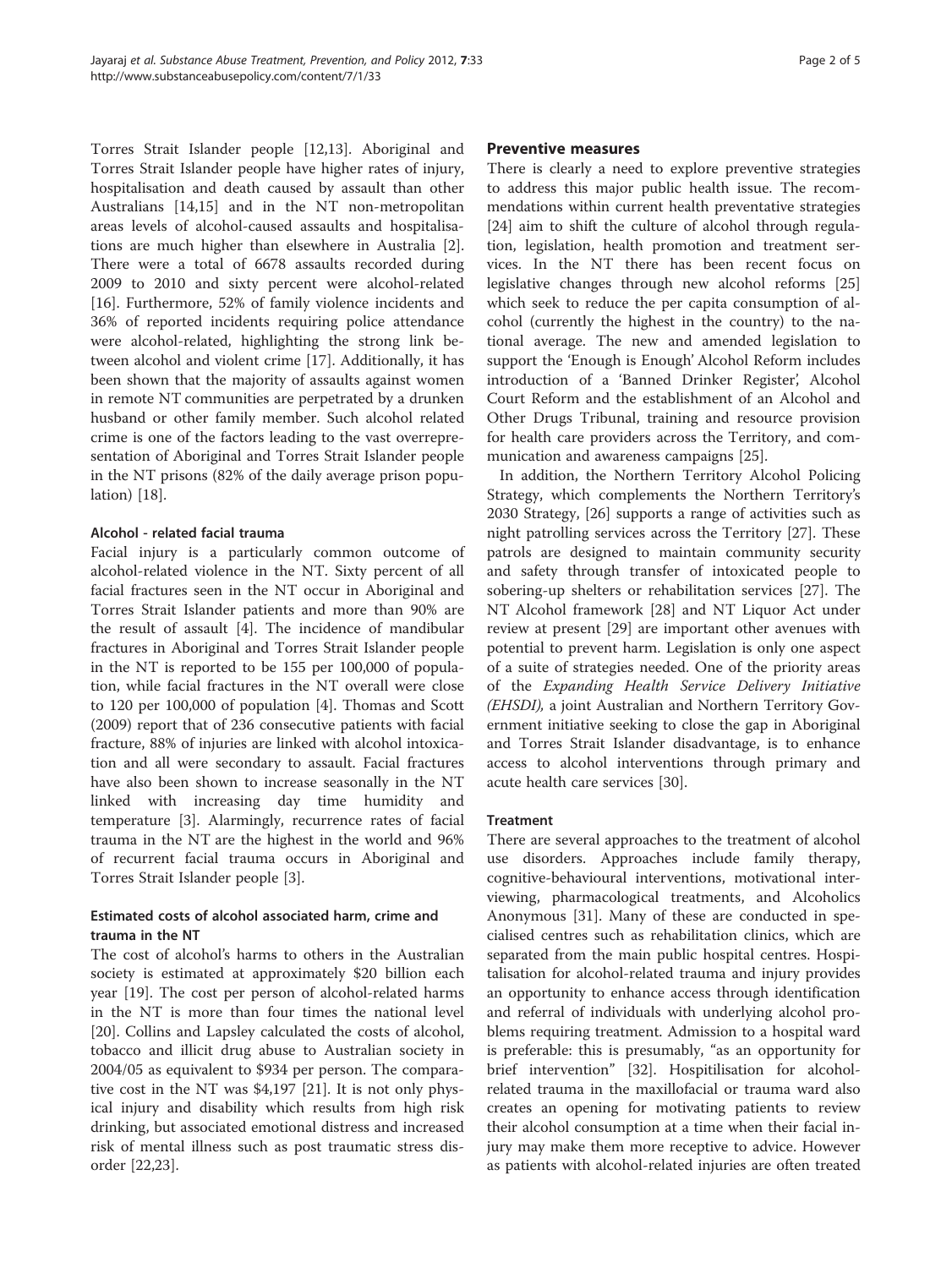in maxillofacial surgery unit, where mental health is not a primary focus and the surgical workload is often great, such opportunities for intervention are frequently overlooked.

Clinical staff and health professionals need to be appropriately trained to explore appropriate intervention/ treatment strategy and referral pathways for trauma patients with alcohol misuse in the hospital setting. A common misconception by clinical staff in the health care setting is to believe that only a specialist can handle patients with alcohol misuse, such is the nature of a highly compartmentalised public hospital system. There is also a need for increasing research in this area. Researchers need to train in intervention research methodology and also the funding bodies that are being urged to fund alcohol intervention studies in order to increase the research workforce in this field [\[33](#page-5-0)]. Legislative amendment and media involvement are also pivotal in enhancing the work of treatment services based at the hospital setting to reduce the alcohol-related harms that are currently faced by society [[34\]](#page-5-0).

# Brief interventions

Brief interventions have been shown to be effective with mild symptoms of alcohol dependency and nondependent drinkers for reducing alcohol intake, risky drinking practices, alcohol-related negative consequences and injury frequency [\[35](#page-5-0)-[38\]](#page-5-0). Miller and Sacnhez describe 6 common elements to a brief intervention, summarized by the acronym FRAMES; FEEDBACK of personal risk or impairment, emphasis on personal RE-SPONSIBILITY for change, clear ADVICE to change, a MENU of alternative change options, therapeutic EM-PATHY as a counseling style, and enhancement of client SELE-EFPICACY or optimism [\[39](#page-5-0)]. Mutiple randomized trials have shown a significant reduction in alcohol consumption with the use of brief interventions in appropriately targeted non-Indigenous populations in a variety of health care settings, provided the patients are nondependent drinkers [\[36,40,41\]](#page-5-0).

The compelling evidence of association between alcohol misuse, injury and reinjury has led the American College of Surgeons to recommend routine screening and brief behavioural interventions for all trauma admissions [[42](#page-5-0)]. The computerized tailored brief intervention is associated with a significant decrease in alcohol use and at-risk drinking in sub-critically injured trauma patients [[43](#page-5-0)]. However, while there is some evidence of effectiveness of these strategies in hospital settings [[44](#page-5-0)], it remains inadequate [[45](#page-5-0)]. The training and support initiatives continue to show no significant effects on uptake by staff, prompting calls for systematic approaches to implementing brief intervention in the hospital setting [[45](#page-5-0)]. Four key elements underlie health-care practitioner's perceptions of alcohol screening

and brief intervention; outcome expectancy; role congruence; utilisation of clinical systems and processes; and options for alcohol referral [\[46](#page-5-0)]. Despite this work, there is a dearth of studies that examine intervention strategies for Indigenous Australians: there is atleast one study [[47](#page-5-0)], albeit unsuccessful.

There is general agreement that brief interventions have positive outcomes for patients and generally comply with the time constraints and the cost conscious environment of the hospital. However, in the context of Australian Indigenous patients, brief interventions may not be culturally appropriate and effective in their traditional format.

#### Culturally adapted interventions

Adapting strategies to the cultural needs of Abroginal and Torres Strait Islander people is especially important given differences of worldview, literacy and language [[48\]](#page-5-0). Direct questions, for example, are a common component of screening tools and may be perceived as culturally inappropriate [[47,49](#page-5-0)]. International research suggests that racial and ethnic disparities in alcoholism treatment exist in terms of access to, appropriateness, and quality of care and that these differences have not been adequately explored [[47\]](#page-5-0). In the United States a small study tested the effectiveness of a culturally adapted brief intervention (Motivational Enhancement Therapy) for use with 25 Native Americans [\[50](#page-5-0)]. The study found that those receiving Motivational Enhancement Therapy had better drinking outcomes than those in the Twelve Step Facilitation approach (an approach that helps people to link with Alcoholics Anonymous) [[50\]](#page-5-0). Although this was only a small study the authors concluded that the adapted intervention seemed to be a helpful approach [[51\]](#page-5-0).

In Australia, there have been no studies exploring culturally adapted interventions for high risk drinking in the hospital setting. There has however been a recent study in the NT primary care setting. A brief structured psychological intervention, 'Motivational Care Planning' was tested, using a randomised controlled design, in the setting of comorbid alcohol dependence and mental illness and found to be effective [\[52-54](#page-5-0)]. The intervention (two 1 hour sessions) was developed with Aboriginal Mental Health Workers in three remote communities through the Australian Integrated Mental health initiative (AIMhi) [[55](#page-5-0)]. Motivational Care Planning (MCP) shares theoretical and practical facets with a range of brief therapies such as motivational interviewing, problem solving therapy, and solution focused therapy [\[56,57\]](#page-5-0).

Motivational Care Planning focuses on family and culture and uses metaphors such as trees and football playing. These metaphors resonate strongly with Aboriginal and Torres Strait Islander people. The research team translated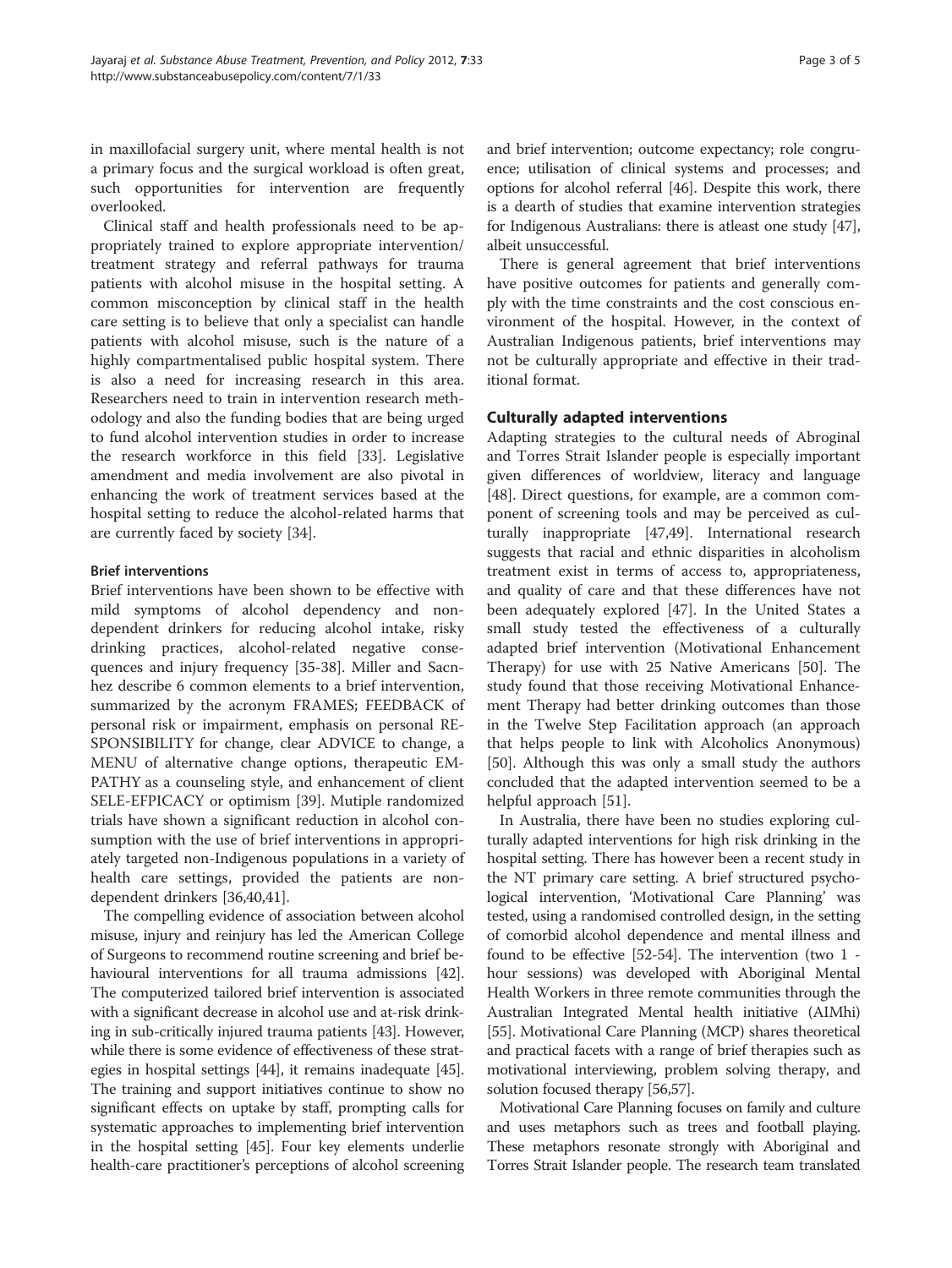<span id="page-4-0"></span>their findings into culturally adapted tools and training addressing comorbid mental health and alcohol misuse [[57](#page-5-0)]. These culturally adapted resources are now in use in a number of primary care, mental health, chronic disease, and alcohol misuse services across Australia [\[58](#page-5-0)-[61](#page-5-0)]. There is a high need for further robust studies which test the effectiveness of early intervention strategies for Aboriginal and Torres Strait Islander people.

# Conclusion

The costs of alcohol- related injuries to the Australian community are high: whether experienced directly by the victim through physical injury and emotional suffering, or indirectly through the distress caused to families and the loss of productivity in the community. The impact of high risk drinking is particularly evident in the NT. Further investigation of measures to diminish the ongoing impact of alcohol misuse on the health and wellbeing of trauma victims and their families is essential. Such measures must include a comprehensive range of actions: policy committed to harm minimisation, accompanying health promotion and awareness campaigns, and a suite of treatment options from opportunistic brief interventions in acute care settings to structured treatment delivered by a spectrum of service providers from primary care to specialist in Alcohol and other Drug services.

#### Abbreviations

NT: Northern Territory; AIMhi: Australian Integrated Mental health initiative; MCP: Motivational Care Planning.

#### Competing interests

The authors declared that they have no competing interest.

#### Authors' contributions

JR and MT conceived of the study, participated in its design and coordination, carried out the review, and drafted the manuscript. VT, CG, LM and Pd conceived of the study, participated in its design and helped draft the manuscript. MW performed the literature search and helped draft the manuscript. TN conceived of the study, participated in its design and helped draft the manuscript. All authors read and approved the final manuscript.

#### Acknowledgements

We are grateful for the joint financial support from NT Department of Health and Attorney General's Department, Proceeds of Crime Act 2002. Thomas Clifton has contributed for the preparation of manuscript.

#### Author details

<sup>1</sup>Wellbeing and Preventable Chronic Diseases Division, Menzies School of Health Research and School of Environmental and Life Sciences, Charles Darwin University, Darwin, Northern Territory, Australia. <sup>2</sup>Department of Head and Neck Surgery, Royal Darwin Hospital, Darwin, Northern Territory, Australia. <sup>3</sup>Wellbeing and Preventable Chronic Diseases Division, Menzies School of Health Research, Darwin, Northern Territory, Australia.

#### Received: 3 May 2012 Accepted: 11 July 2012 Published: 3 August 2012

#### References

Skov SJ, Chikritzhs TN, Li SQ, Pircher S, Whetton S: How much is too much? Alcohol consumption and related harm in the Northern Territory. Med J Aust 2010, 193(5):269–272.

- 2. Matthews S, Chikritzhs T, Catalano P, Stockwell T, Donath S: Trends in Alcohol-Related Violence in Australia, 1991/92-1999/00. In National Alcohol indicators Bulletin 5. 2002.
- Thomas M, Scott C: Recurrent mandibular fractures. Int J Oral Maxillofac Surg 2009, 38(5):493.
- 4. Thomas M, Jameson C: Facial trauma and post interventional quality of life in the Northern Territory, Australia. Int J Oral Maxillofac Surg 2007, 36 (11):1081.
- 5. Population distribution, Aboriginal and Torres Straits Islander: Australian Bureau of statistics 47050 2006. [\[http://www.abs.gov.au/ausstats/abs@.nsf/mf/4705.0\]](http://www.abs.gov.au/ausstats/abs@.nsf/mf/4705.0).
- 6. Australian alcohol guidelines for low-risk drinking: Australian alcohol guidelines for low-risk drinking 2007. [[http://www.nhmrc.gov.au/media/](http://www.nhmrc.gov.au/media/releases/2007/nhmrc-releases-revised-draft%E2%80%94australian-alcohol-guidelines-low-risk-drinking) [releases/2007/nhmrc-releases-revised-draft%E2%80%94australian-alcohol](http://www.nhmrc.gov.au/media/releases/2007/nhmrc-releases-revised-draft%E2%80%94australian-alcohol-guidelines-low-risk-drinking)[guidelines-low-risk-drinking\]](http://www.nhmrc.gov.au/media/releases/2007/nhmrc-releases-revised-draft%E2%80%94australian-alcohol-guidelines-low-risk-drinking).
- 7. Chikritzhs T, Heale P, Webb M: Trends in alcohol-related road injury in Australia, 1990–1997. National Alcohol Indicators Bulletin No. 2. Perth and Melbourne: National Drug Research Institute and Turning Point Alcohol and Drug Centre; 2000.
- 8. Williams M, Mohsin M, Weber D, Jalaludin BIN, Crozier J: Alcohol consumption and injury risk: A case-crossover study in Sydney, Australia. Drug Alcohol Rev 2011, 30(4):344–354.
- 9. Chikritzhs T, Pascal R: Trends in youth alcohol consumption and related harms in Australian jurisdictions 1990–2002. In National Alcohol Indicators Bulletin No 6. 2004 [[www.ndri.curtin.edu.au/pdfs/naip/naip006.pdf\]](http://www.ndri.curtin.edu.au/pdfs/naip/naip006.pdf).
- 10. Treacy PJ, Kerrie J, Mansfield C: Flipped out of control: single-vehicle rollover accidents in the Northern Territory. The Medical Journal of Australia 2002, 176(6):260–263.
- 11. Laski R, Ziccardi VB, Broder HL, Janal M: Facial trauma: a recurrent disease? The potential role of disease prevention. J Oral Maxillofac Surg 2004, 62 (6):685–688.
- 12. Kelly AB, Kowalyszyn M: The association of alcohol and family problems in a remote indigenous Australian community. Addict Behav 2003, 28 (4):761–767.
- 13. Kowalyszyn M, Kelly AB: Family functioning, alcohol expectancies and alcohol-related problems in a remote aboriginal Australian community: a preliminary psychometric validation study. Drug Alcohol Rev 2003, 22 (1):53–59.
- 14. Helps Y, Harrison J: Reported injury mortality of Aboriginal and Torres Strait Islander peoples in Australia 1997-2000. Canberra: Australian Institute of Health and Welfare; 2004.
- 15. Simon C, Katherine P, Martin B, Paul C, Mike C, Paolo D, Colin D, Eilish G, Christine G, Nick H, et al: Screening and brief interventions for hazardous alcohol use in accident and emergency departments: a randomised controlled trial protocol. BMC Health Serv Res 2009, 9(114):. doi[:10.1186/](http://dx.doi.org/10.1186/1472-6963-1189-1114) [1472-6963-1189-1114.](http://dx.doi.org/10.1186/1472-6963-1189-1114)
- 16. Northern Territory Quarterly Crime and Justice statistics: September Quarter 2010; issue 33. [[http://www.nt.gov.au/justice/policycoord/researchstats/QR%](http://www.nt.gov.au/justice/policycoord/researchstats/QR%20Issue%2033%20-%20Ebook.pdf) [20Issue%2033%20-%20Ebook.pdf\]](http://www.nt.gov.au/justice/policycoord/researchstats/QR%20Issue%2033%20-%20Ebook.pdf).
- 17. Alcohol Policing Strategy: 2010-2012, [\[http://www.pfes.nt.gov.au/~/media/](http://www.pfes.nt.gov.au/~/media/Files/Forms_Licences_Permits_Publications/Police/Strategic/Alcohol-Strategy-WEB.ashx) [Files/Forms\\_Licences\\_Permits\\_Publications/Police/Strategic/Alcohol-](http://www.pfes.nt.gov.au/~/media/Files/Forms_Licences_Permits_Publications/Police/Strategic/Alcohol-Strategy-WEB.ashx)[Strategy-WEB.ashx](http://www.pfes.nt.gov.au/~/media/Files/Forms_Licences_Permits_Publications/Police/Strategic/Alcohol-Strategy-WEB.ashx)].
- 18. Morgan A, McAtamney A: Key issues in alcohol-related violence. Canberra: Australian Institute of Criminology; 2009.
- 19. Laslett AM, Catalano P, Chikritzhs T, Dale C, Doran C, Ferris J, et al: Beyond the drinker: alcohol's hidden costs: The range and magnitude of alcohol's harm to others. In Turning Point Alcohol & Drug Centre Fitzroy, Victoria AER Centre for Alcohol Policy Research, Turning Point Alcohol and Drug Centre, Eastern Health. 2010. [\[http://lastdrinks.org.au/research/harm-to](http://lastdrinks.org.au/research/harm-to-others-summary.pdf)[others-summary.pdf\]](http://lastdrinks.org.au/research/harm-to-others-summary.pdf).
- 20. South Australian Centre for Economic Studies: Harms From and Costs of Alcohol Consumption in the Northern Territory. Final Report Adelaide: South Australian Centre for Economic Studies; 2009.
- 21. Collins D, Lapsley H: The costs of tobacco, alcohol and illicit drug abuse to Australian society in 2004/05, Monograph Series, Volume No. 64. Canberra, Australia: Australian Government Department of Health and Ageing; 2008.
- 22. Maier RV: Controlling alcohol problems among hospitalized trauma patients. J Trauma 2005, 50:S1–2.
- 23. Shetty V, Murphy DA, Zigler C, Yamashita D-DR, Belin TR: Randomized Controlled Trial of Personalized Motivational Interventions in Substance Using Patients With Facial Injuries. J Oral Maxillofac Surg 2011, 69(9):2396– 2411.